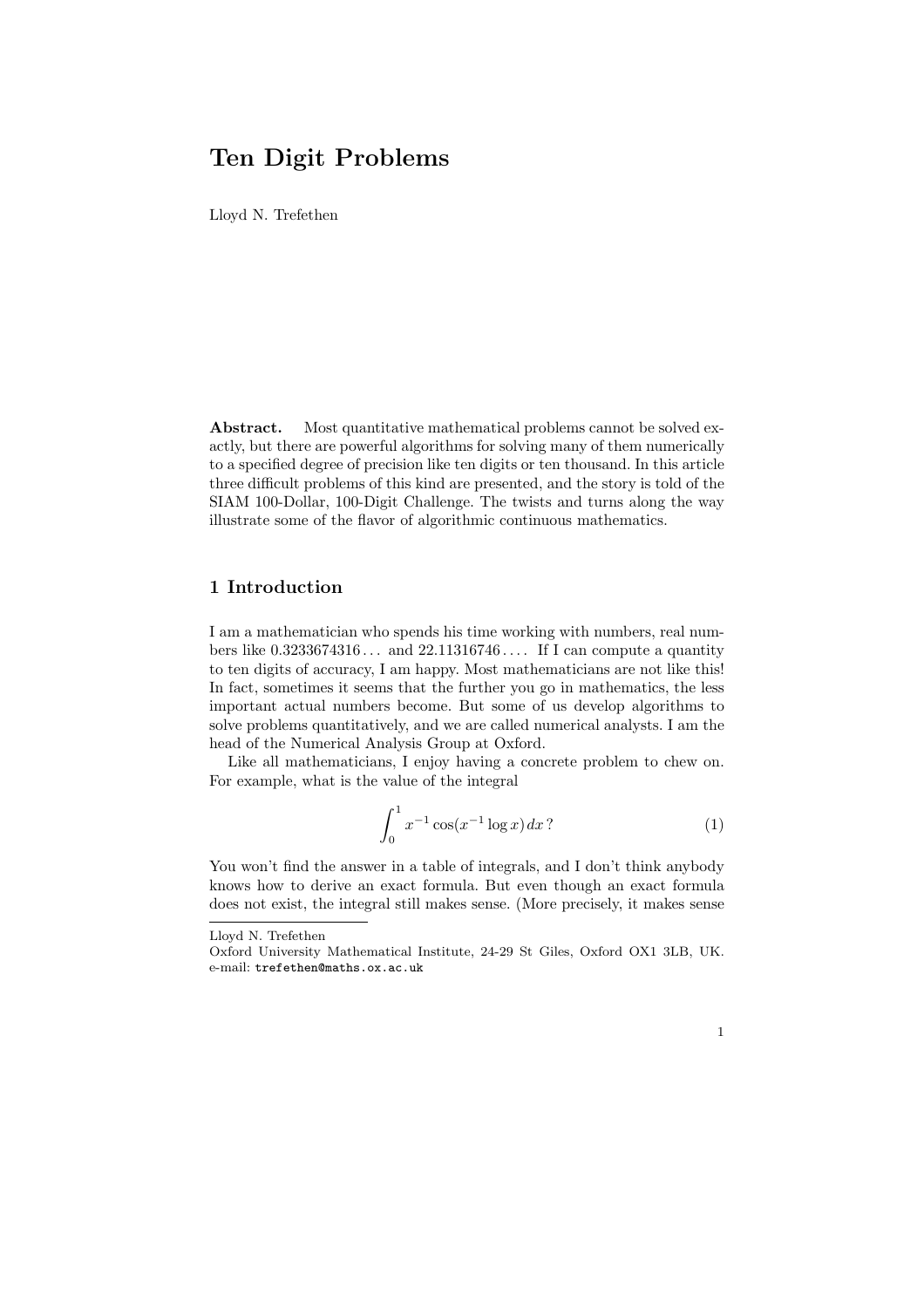if we define (1) as the limit  $\varepsilon \to 0$  of an integral from  $\varepsilon$  to 1.) The only way to evaluate it is by some kind of numerical algorithm, and this is hard, for the integrand (i.e., the function under the integral sign) oscillates infinitely often as  $x$  approaches  $0$  while swinging between larger and larger values that diverge to infinity. To ten digits, the answer turns out to be the first number listed above.

Each October in Oxford, four or five new graduate students arrive to begin a PhD in numerical analysis, and in their first term they participate in a course called the Problem Solving Squad. Each week I give them a problem like (1) whose solution is a single real number. Working in pairs, their job is to compute this number to as many digits of accuracy as they can. I don't give any hints, but the students are free to talk to anybody and use the library and the web. By the end of six weeks we always have some unexpected discoveries — and some tightly bonded graduate students!

In this article I want to tell you about three of these problems that have given me pleasure, which I'll call "two cubes", "five coins", and "blowup". Though this is the first article I've written about it, Oxford's Numerical Analysis Problem Solving Squad has been well known since the SIAM 100-Dollar, 100-Digit Challenge was organized in 2002. This involved ten problems selected from the early years of the Squad, and the challenge for contestants was to try to solve each problem to as many digits of accuracy as possible, up to ten digits for each. Teams from around the world entered the race, and twenty of them achieved perfect scores of 100 and won \$100. Afterwards a book about the problems was published by four of the winners, with a cover picture illustrating an ingenious method of solving (1) using complex numbers [1]. I'll say more about the 100-Digit Challenge at the end.

# 2 Two Cubes

Our first problem is motivated by a simple question from physics. Isaac Newton discovered that if two point masses of magnitude  $m_1$  and  $m_2$  are separated by a distance  $r$ , then they are attracted towards each other by a gravitational force of magnitude

$$
F=\frac{Gm_1m_2}{r^2}\,,
$$

where  $G$  is a constant known as the *gravitational constant*. If you have masses that are not points but spheres or other objects, then each point in one mass is attracted to each point in the other by the same formula. We now pose the following idealized problem:

Problem 1. Two objects of mass 1 attract each other gravitationally according to Newton's law with  $G = 1$ . Each object is a unit cube with its mass uniformly distributed. The centers of the cubes are one unit apart, so they are in contact along one face. What is the total force,  $F$ ?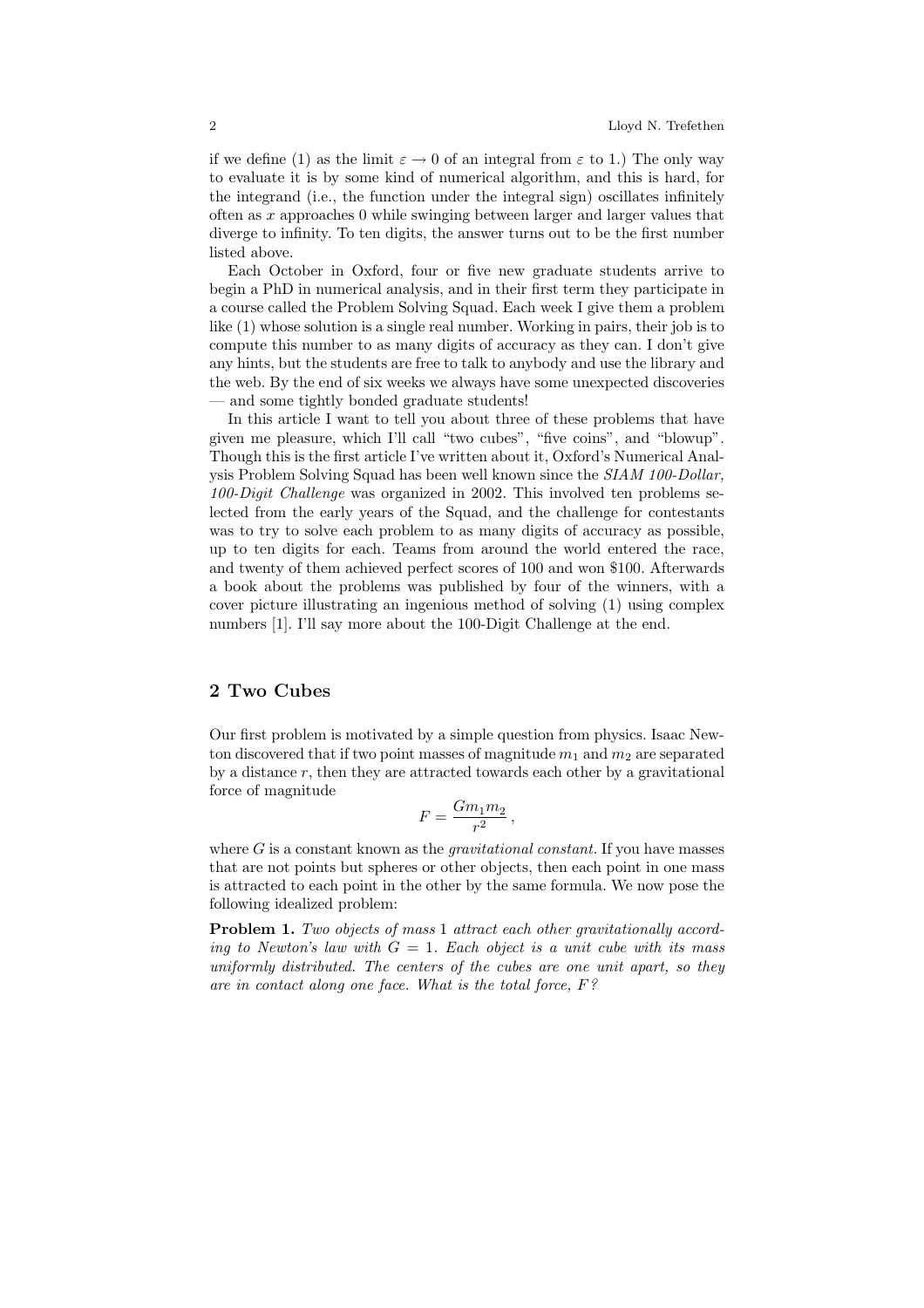

You can think of the cubes as suns or planets if you like. No mathematician will be troubled by the idea of cubic planets. That's what mathematics is best at, reasoning about any kind of precisely defined situation, no matter how artificial. Something else about this problem, however, marks it out as unusual for most mathematicians. It is so trivial! We all know the formula for gravity, so where's the interest here? Working out the force between these particular bodies should be just a matter of bookkeeping. We are not in this business to be bookkeepers!

But some of us are in this business to design algorithms, and this innocentlooking problem is a killer. Let's try to solve it, and you'll see what I mean.

The first thought that may occur to you is, can't we replace each cube by a unit mass at the center and get the answer  $F = 1$ ? Isn't that what Newton showed so many years ago, that as far as gravity is concerned, planets are equivalent to points? Well yes, Newton did show that, but only for spherical planets. If the shape is a cube, we have to investigate more carefully.

Let's say that cube 1 consists of points  $(x_1, y_1, z_1)$  with  $0 < x_1, y_1, z_1 < 1$ , and cube 2 consists of points  $(x_2, y_2, z_2)$  in the same range except  $1 < x_2 < 2$ . For unit point masses at  $(x_1, y_1, z_1)$  and  $(x_2, y_2, z_2)$ , the force would be

$$
\frac{1}{r^2}=\frac{1}{(x_1-x_2)^2+(y_1-y_2)^2+(z_1-z_2)^2}\,,
$$

aligned in the direction between the points. Our job is to add up these forces over all pairs of points  $(x_1, y_1, z_1)$  and  $(x_2, y_2, z_2)$ . That is, we need to evaluate a six-dimensional integral. The  $y$  and  $z$  components of the total force will cancel to zero, by symmetry, so it's the  $x$  component we need to integrate, which is equal to  $(x_2 - x_1)/r$  times the expression above. That is, the x component of the force between unit masses at  $(x_1, y_1, z_1)$  and  $(x_2, y_2, z_2)$  is

$$
f(x_1, y_1, z_1, x_2, y_2, z_2) = \frac{x_2 - x_1}{[(x_1 - x_2)^2 + (y_1 - y_2)^2 + (z_1 - z_2)^2]^{3/2}}.
$$
 (2)

The number  $F$  we are looking for is thus

$$
F = \int_0^1 \int_0^1 \int_0^2 \int_0^1 \int_0^1 \int_0^1 f(x_1, \dots, z_2) dx_1 dy_1 dz_1 dx_2 dy_2 dz_2.
$$
 (3)

This is an integral over a six-dimensional cube. How do we turn it into a number?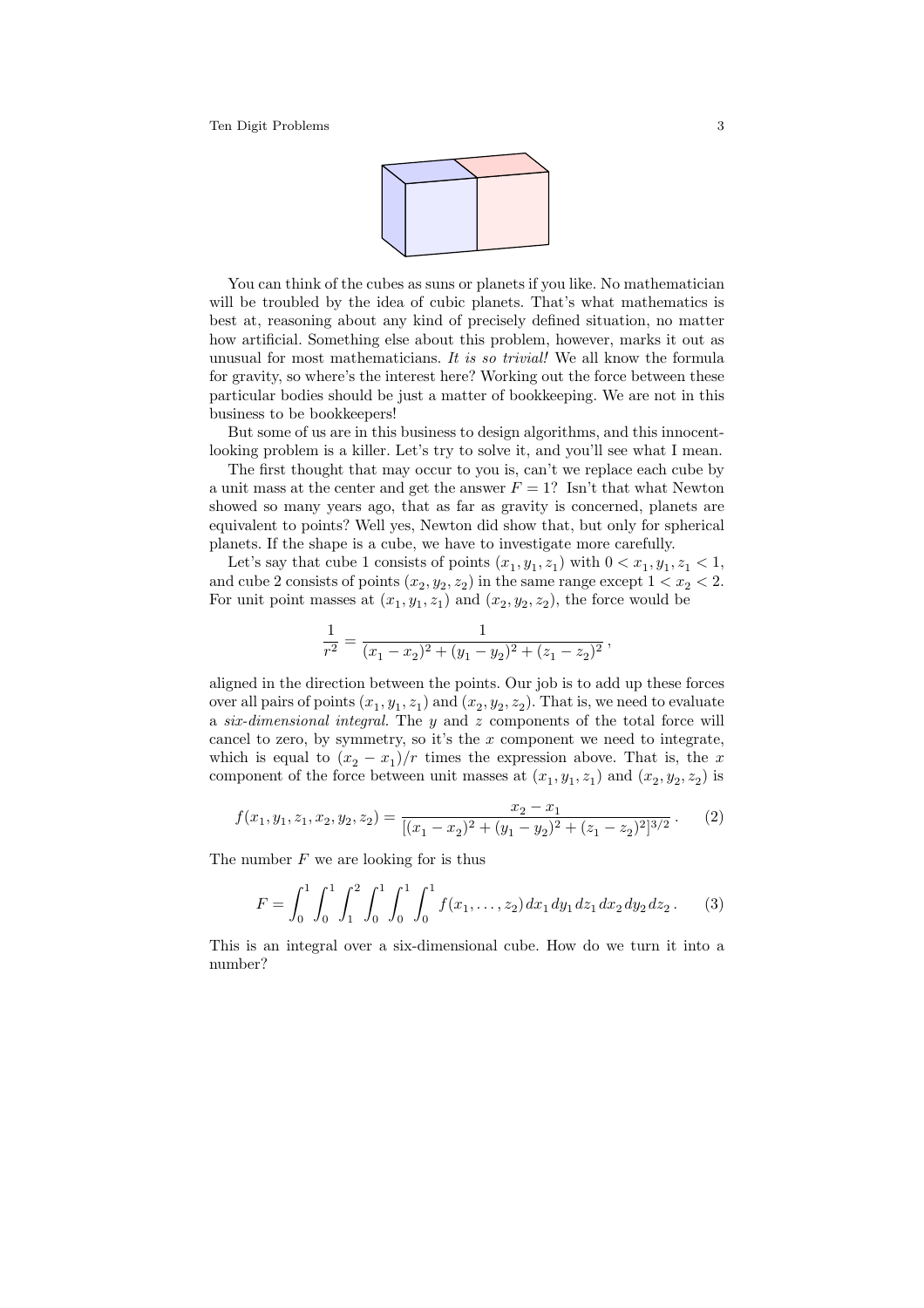I must be honest and confess that I am always behind schedule and usually make up these problems the night before giving them to the students. I aim to make sure I can compute a couple of digits at least, trusting that more powerful and beautiful ideas will come along during the week.

For this problem, the night before, I tried the most classical numerical method for evaluating integrals, *Gauss quadrature*. The idea of Gauss quadrature in one dimension is to sample the integrand at  $n$  precisely defined values of x called *nodes*, multiply the sampled values by n corresponding real numbers called weights, and add up the results. (The nodes and weights are determined by the condition that the estimate comes out exactly correct if the integrand happens to be a polynomial of degree no greater than  $2n - 1$ .) For smooth integrands, such as those defined by functions that can be differentiated several times, this gives amazingly accurate approximations. And by squaring or cubing the grid, you can evaluate integrals in two or three dimensions. Here are pictures of 10,  $10^2$ , and  $10^3$  Gauss nodes for integration over an interval, a square, and a cube:



For our integral (3) the same idea applies, though it's not so easy to draw a picture.

Here is what I found with this method of "Gauss quadrature raised to the 6-th power". The number of nodes is  $N = n^6$  with  $n = 5, 10, \ldots, 30$ , FN is the Gauss quadrature approximation to  $F$ , and time is the amount of time each computation took on my computer.

| $N =$ |                 | $15625$ FN = 0.969313              |          | $time = 0.0 secs.$          |             |
|-------|-----------------|------------------------------------|----------|-----------------------------|-------------|
| $N =$ | 1000000         | $FN = 0.947035$                    | $time =$ |                             | $0.3$ secs. |
|       | $N = 11390625$  | $FN = 0.938151$                    |          | $time = 3.2 \text{ secs}.$  |             |
|       | $N = 64000000$  | $FN = 0.933963$                    |          | $time = 17.6 \text{ secs}.$ |             |
|       | $N = 244140625$ | $FN = 0.931656$                    |          | $time = 66.7 \text{ secs}.$ |             |
|       | $N = 729000000$ | $FN = 0.930243$ time = 198.2 secs. |          |                             |             |

This is awful! We can see that the answer looks like  $F \approx 0.93, 7\%$  less than if the cubes were spheres. But that is all we can see, and it has taken minutes of computing time. Computing 10 digits would take pretty much forever.

In fact, these results from Gauss quadrature with its special nodes and weights are worse than what you get if you set all the weights equal to  $1/N$ and place the nodes at random in the six-dimensional cube! This kind of randomized computation is called the Monte Carlo method. Here are typical sets of 10, 100, and 1000 random nodes in one, two and three dimensions: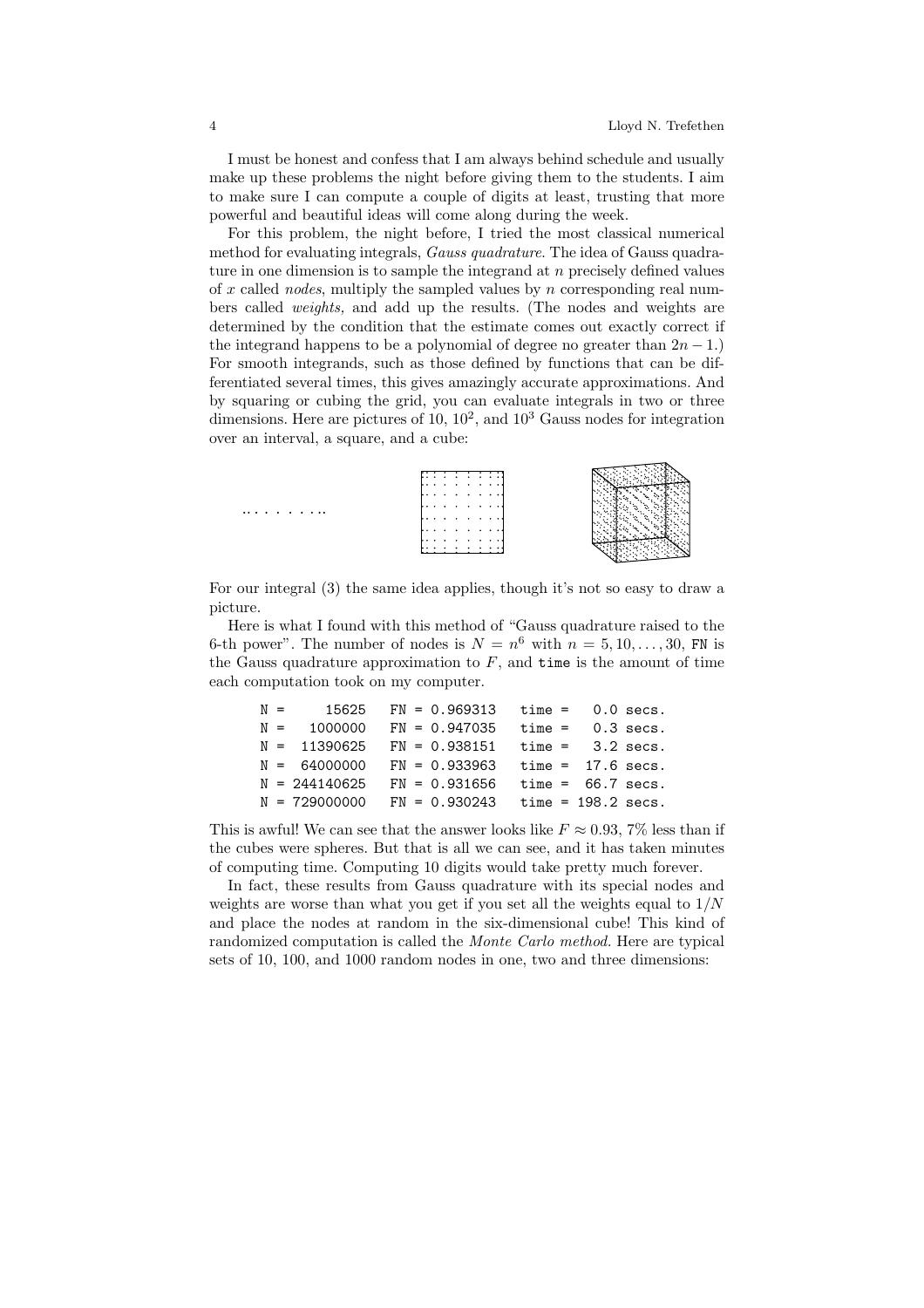

And here's a set of Monte Carlo results for the same values of N as before.

| $N =$ | 15625           | $FN = 0.906741$ |          | $time = 0.1 \text{ secs}.$  |             |
|-------|-----------------|-----------------|----------|-----------------------------|-------------|
| $N =$ | 1000000         | $FN = 0.927395$ | $time =$ |                             | $0.5$ secs. |
|       | $N = 11390625$  | $FN = 0.925669$ |          | $time = 4.4 \text{ secs}.$  |             |
|       | $N = 64000000$  | $FN = 0.925902$ |          | $time = 22.7 \text{ secs}.$ |             |
|       | $N = 244140625$ | $FN = 0.926048$ |          | $time = 88.0 \text{ secs.}$ |             |
|       | $N = 729000000$ | $FN = 0.925892$ |          | $time = 257.0 secs.$        |             |

It seems that we now have three or four digits,  $F \approx 0.9259$  or 0.9260. In this collection of results, and indeed for all the numbers reported in this article, it is a very interesting matter to try to make more precise statements about the accuracy of a computation. This is an important aspect of the field of numerical analysis, but to keep things as simple as possible, we shall settle for experimental evidence here and not attempt such estimates.

So, the world's slickest method for numerical integration is losing out to the world's simplest! Actually this often happens with high-dimensional integrals. The errors with Monte Carlo decrease in proportion to  $1/\sqrt{N}$ , the inverse of the square root of the number of samples, more or less independently of the number of dimensions, whereas Gauss quadrature slows down greatly with increasing dimension. This is a widespread theme in numerical algorithms, and one speaks of "the curse of dimensionality".

But even Monte Carlo hits a wall at 4 or 5 digits, or maybe 6 or 7 if we run overnight or use a parallel computer. How can we get more? The students worked hard and came up with many good ideas. Let's focus on one of these which eventually turned into a ten digit solution.

If you're familiar with Gauss quadrature, you can quickly spot why it has done so badly. The problem is that the integrand (2) is not smooth but singular because the cubes are right up against each other. The denominator goes to zero whenever  $x_1 = x_2 = 1$ ,  $y_2 = y_1$ , and  $z_2 = z_1$ , so the fraction goes to  $\infty$ . This isn't bad enough to make the values of the integral infinite, but it slows down the convergence terribly.

We would like to eliminate the singularity. One way to do it would be to change the problem by separating the cubes, say, by a distance 1.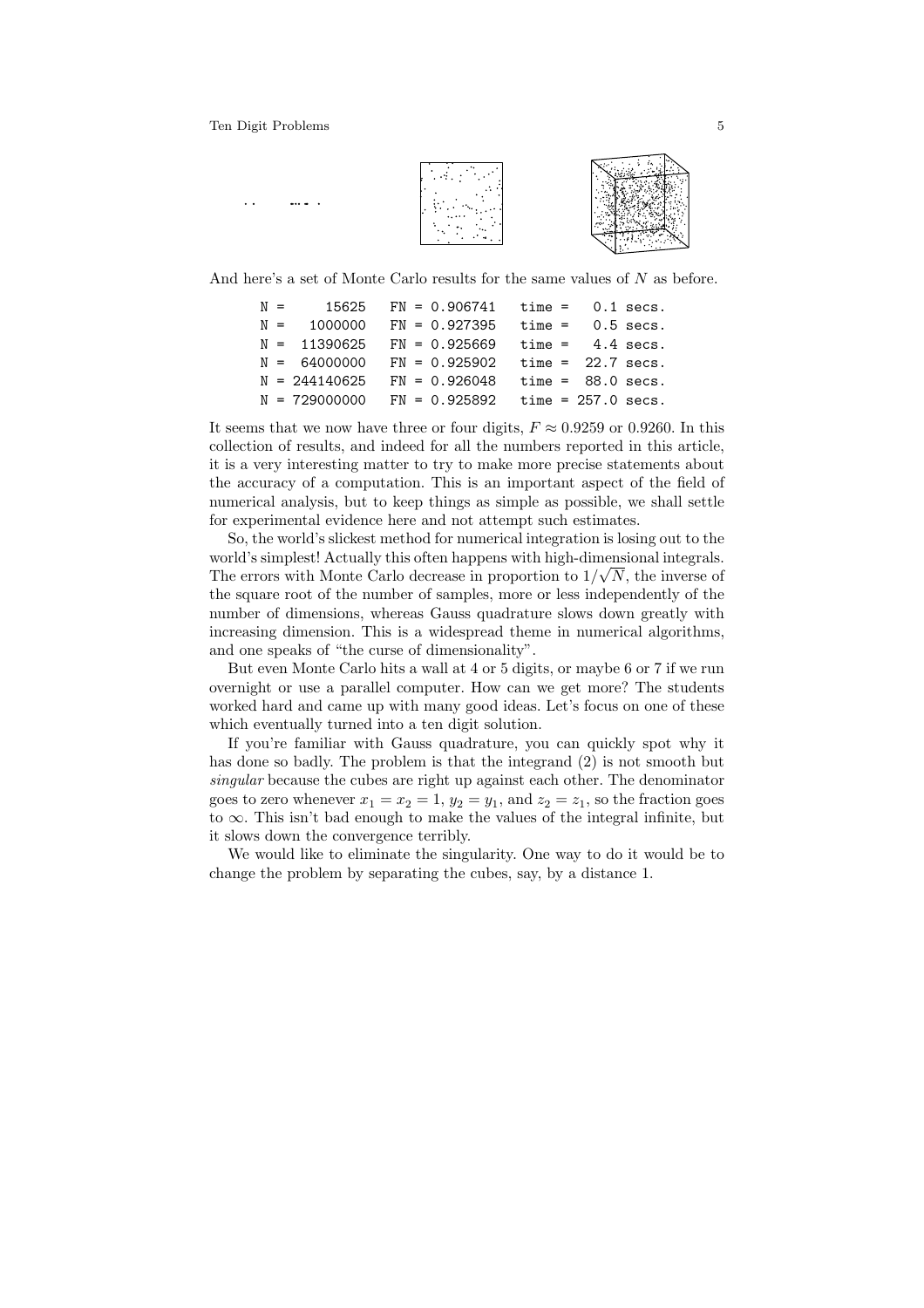

The convergence of Gauss quadrature changes completely, giving 14 digits in a fraction of a second:

| $N =$ | 15625          | F = 0.24792296453612                                    | $time = 0.0 secs.$ |
|-------|----------------|---------------------------------------------------------|--------------------|
| $N =$ | 1000000        | $F = 0.24792296916638$ time = 0.3 secs.                 |                    |
|       | $N = 11390625$ | $F = 0.24792296916638$ time = 3.2 secs.                 |                    |
|       |                | $N = 64000000$ $F = 0.24792296916638$ time = 17.6 secs. |                    |

Notice that the answer is close to  $1/4$ , which is what the force would be if the cubes were spheres with centers separated by distance 2.

So we can accurately solve a modified problem, with the cubes separated. What about the original problem? Let  $F(\varepsilon)$  denote the force between cubes separated by a distance  $\varepsilon \geq 0$ . We want to know  $F(0)$ , but we can only evaluate  $F(\varepsilon)$  accurately for values of  $\varepsilon$  that are not too small. A good idea is to perform some kind of *extrapolation* from  $\varepsilon > 0$  to  $\varepsilon = 0$ . Extrapolation is a well-developed topic in numerical mathematics, and some of the important methods in this area are known as Richardson extrapolation and Aitken extrapolation. The students and I tried a number of strategies like these and got. . . well, we were disappointed. We got another digit or two.

And then along came a delightful additional idea from graduate student Alex Prideaux, which finally nailed the two cubes problem.

Prideaux's idea was, let's break each cube into eight pieces, eight sub-cubes of size  $1/2$ . Now the number F will be the sum of 64 pairwise contributions.



Four of these pairs meet along a face. Eight pairs meet along an edge, and four meet at a vertex:



In the other 48 cases the sub-cubes are well separated.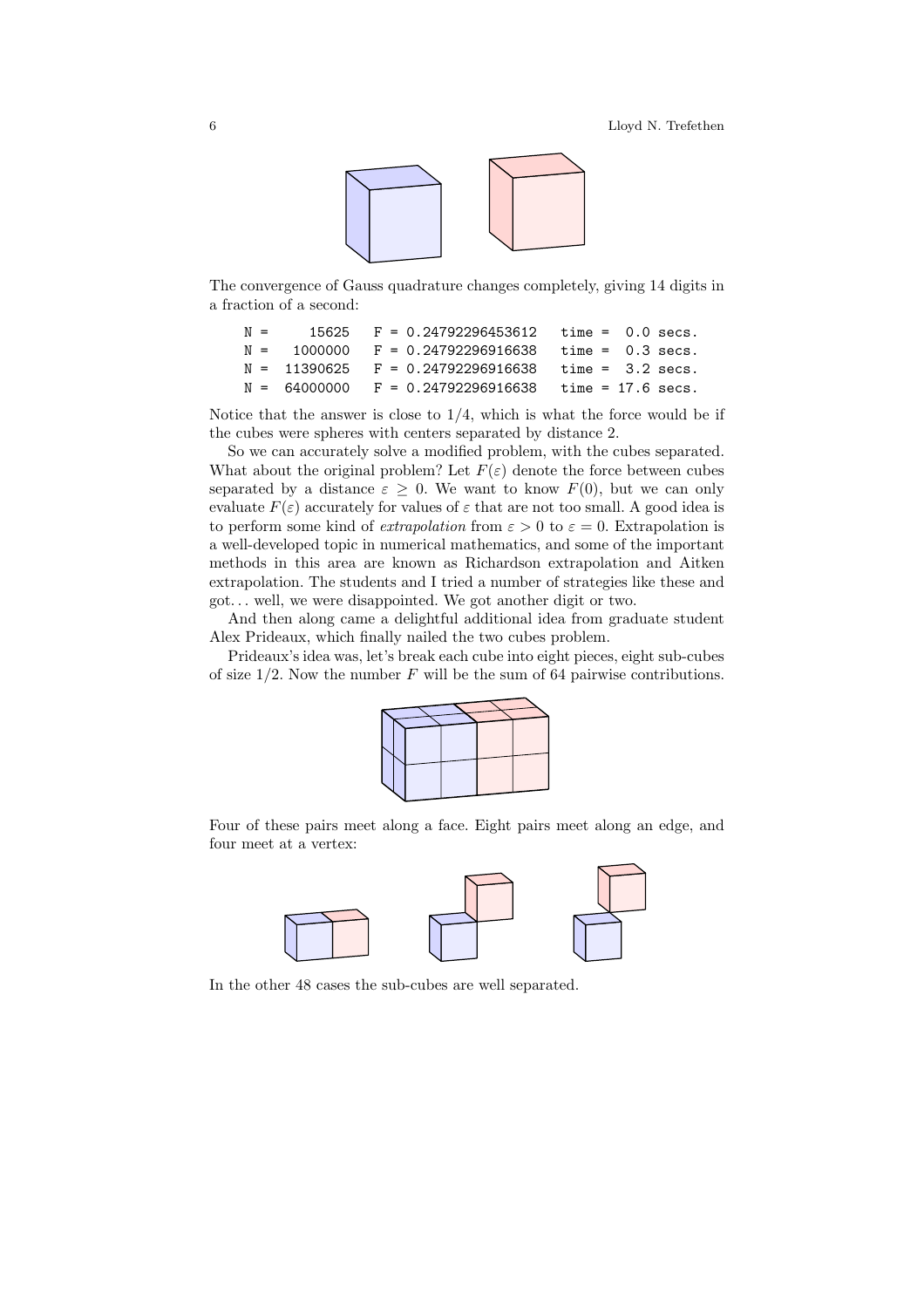Having started with one kind of six-dimensional quadrature problem, we now have four! — face, edge, vertex, and separated. Let's define  $Face(d)$  to be the  $x$  component of the force between two cubes of size  $d$  touching along a face, and similarly  $Edge(d)$  and  $Vertex(d)$  for cubes of size d touching along edges and at vertices. If you think about the picture with 16 sub-cubes above, you will see that we can write equations for the forces at scale 1 in terms of the forces at scale  $\frac{1}{2}$  like this:

 $\text{Vertex}(1) = \text{Vertex}(\frac{1}{2}) + \text{well-separated terms},$ 

 $Edge(1) = 2Edge(\frac{1}{2}) + 2Vertex(\frac{1}{2}) + well-separated terms,$ 

 $Face(1) = 4Face(\frac{1}{2}) + 8Edge(\frac{1}{2}) + 4Vertex(\frac{1}{2}) + well-separated terms.$ 

This may look like dubious progress, until we note a basic fact of scaling:

$$
Vertex(\frac{1}{2}) = \frac{1}{16} Vertex(1), \quad Edge(\frac{1}{2}) = \frac{1}{16} Edge(1), \quad Face(\frac{1}{2}) = \frac{1}{16} Face(1).
$$

The factors of 16 come about as follows. If you halve the scale of a cubes problem, each mass decreases by a factor of 8, so the product of masses decreases by 64. On the other hand the distance between the cubes also cuts in half, so  $1/r^2$  increases by a factor of 4. Thus overall, the force changes by the factor  $4/64 = 1/16$ .

Putting these observations together, we find

 $\text{Vertex}(1) = \frac{1}{16} \text{Vertex}(1) + \text{well-separated terms},$  $Edge(1) = \frac{2}{16} Edge(1) + \frac{2}{16} Vertex(1) + well-separated terms,$  $Face(1) = \frac{4}{16}Face(1) + \frac{8}{16}Edge(1) + \frac{4}{16}Vertex(1) + well-separated terms.$ 

We can calculate the well-separated terms to high accuracy in a second or two by Gauss quadrature, and these formulas give us first Vertex(1), then  $Edge(1)$ , and then the number we care about,  $Face(1)$ . The answer is

$$
F \approx 0.9259812606.
$$

### 3 Five Coins

The second problem involves no physics, just geometry and probability.

Problem 2. Non-overlapping coins of radius 1 are placed at random in a circle of radius 3 until no more can fit. What is the probability p that there are 5 coins?

We shall see that this story, so far at least, has a less happy ending.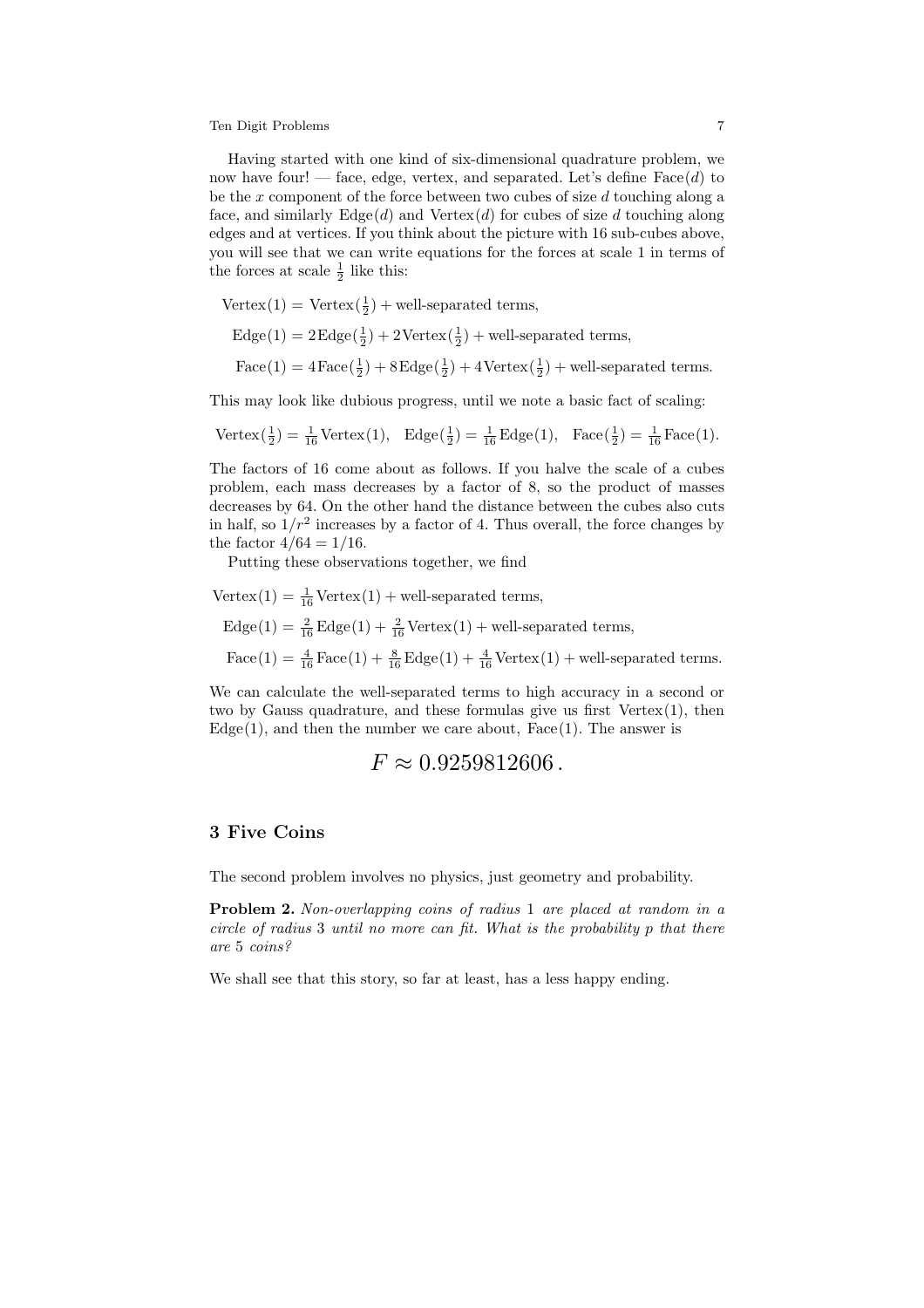We can illustrate the game in a picture. We put a red coin down at random, then a green one, then a blue one. I'll leave it to you to prove that fitting in at least three coins is always possible. Here's an example that gets stuck at three, with no room for a fourth.



(Incidentally, to be precise the problem must specify what "at random" means. The meaning is pretty obvious; the trick is how to say it mathematically. If  $k$  coins are down, consider the set  $S$  of points at which the center of another coin could be placed. If  $S$  is nonempty, we put the center of coin  $k + 1$  at a point in S selected at random with respect to area measure.)

Quite often a fourth coin can fit too. Here's an example.



At four coins, we are usually finished. But occasionally a fifth can fit too:



Five coins is the limit. (Well, not quite. Six or seven are also possible, but the probabilities of these events are zero, meaning that no matter how many times you play the game randomly, you will never see them. Can you prove it? Think of where the centers of a 7-coin configuration would have to fall.)

So the question is, how often do we get to five coins? This problem has something in common with the two cubes. Since it is posed in terms of probability, one approach to a solution should be Monte Carlo simulation. We can write a computer program and see what happens. It's not obvious how best to organize the computation, but one reasonable approach is to replace the big disk by a fine grid, then pick points at random in that grid. Every time you pick a point, you remove it from further consideration along with all its neighbors at distance less than 2. For convergence to the required number, you must refine the grid and also increase the number of samples. By following this Monte Carlo approach we find approximately these frequencies:

3 coins: 18% 4 coins: 77% 5 coins: 5%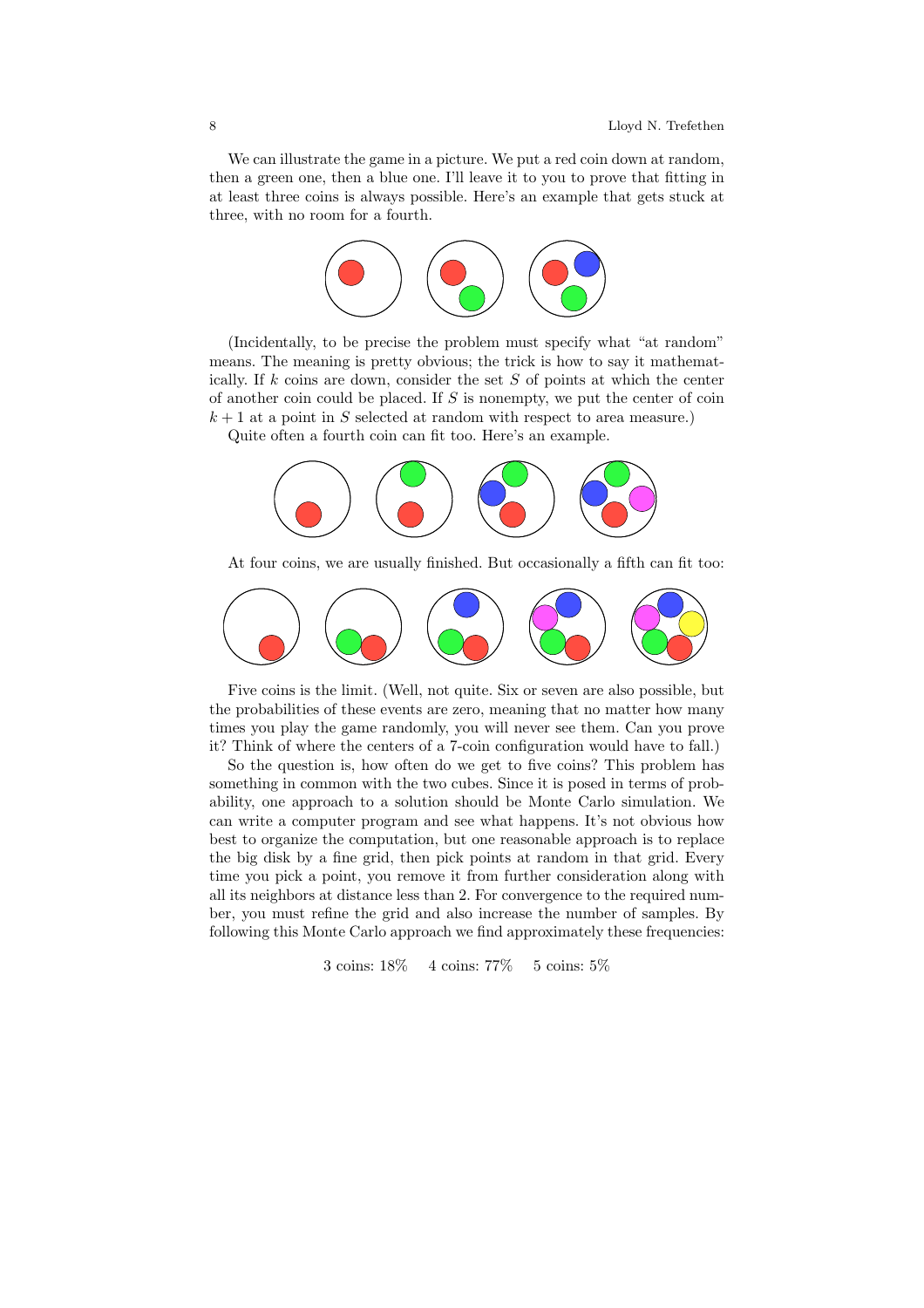This level of accuracy can be achieved in 5 minutes. Running overnight gives possibly one more digit:

$$
p \approx 0.053.
$$

You may sense a bit of foreshadowing in the fact that we've printed this number in large type.

There's a scientific context to the five coins: this is known as a "parking problem". In one dimension, imagine a curb of length L with k cars parking at random, one after another, along the curb. How many cars will fit? Problems like this are of interest to chemists and physicists investigating aggregation of particles, and have been studied in 1, 2, and 3 dimensions. A question often asked is, in the limit of an infinite parking area, what fraction of the space can one expect will be filled by randomly arriving cars or coins or particles? In the one-dimensional case, the answer is known in the form of an integral that evaluates to 0.7475979202 . . . .

For circular disks ("coins") in two dimensions, or spheres in three, we speak of a "Tanemura parking problem". So far as I am aware, no formula is known for the infinite-size limit in either of these situations.

But in any case our Problem 2 concerns not a limit but a very concrete setting of 3, 4, and 5 coins. And do you know something? Despite hard work, the Problem Squad never improved on 0.053. We found variations on the theme of Monte Carlo, but none that helped decisively. Yet this problem is one of finite-dimensional geometry, equivalent in fact to another multiple integral. There must be a way to solve it to high accuracy!

Sometimes a problem has no slick solution. In this case, I think a slick solution is still waiting to be found.

### 4 Blowup

Our final problem involves a partial differential equation (PDE). Since this may be unfamiliar territory, let me explain a little.

One of the best known PDEs is the heat or diffusion equation:

$$
\frac{\partial u}{\partial t} = \frac{\partial^2 u}{\partial x^2}.
$$
\n(4)

We have here a function  $u(x,t)$  of a space variable x and a time variable t. The equation says that at each point in space-time, the partial derivative of u with respect to  $t$  is equal to its second partial derivative with respect to  $x$ . Physically, the idea is that at a particular point  $x$  and time  $t$ , the temperature will increase  $(\partial u/\partial t > 0)$  if the temperature curves upward as a function of x  $\left(\frac{\partial^2 u}{\partial x^2} > 0\right)$ , since this means that heat will flow in towards x from nearby hotter points. For example, one solution to (4) would be the function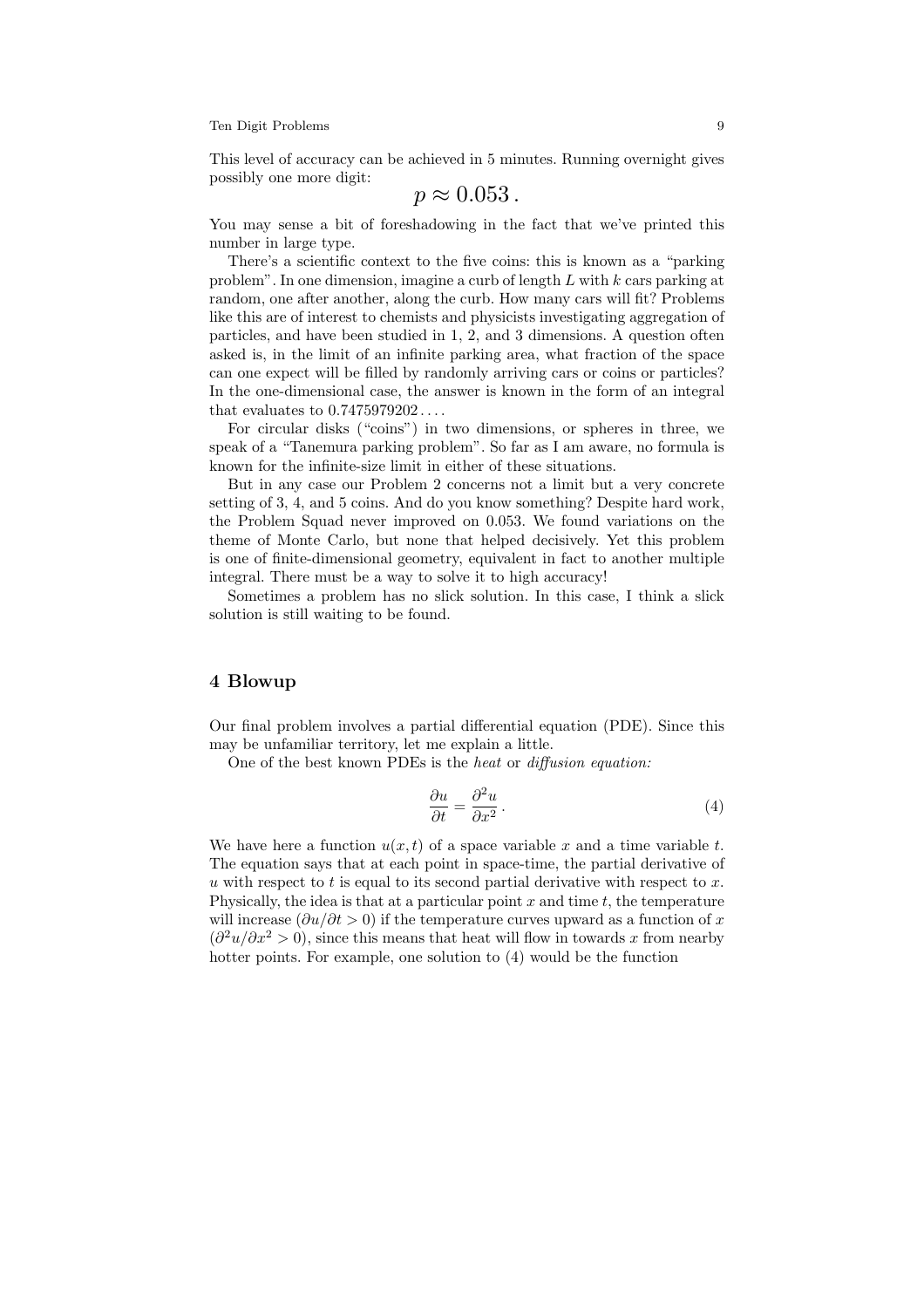$$
u(x,t) = e^{-t} \sin(x) ,
$$

for it is not hard to verify that for this choice of  $u$ ,

$$
\frac{\partial u}{\partial t} = -u \,, \qquad \frac{\partial^2 u}{\partial x^2} = -u \,.
$$

In the time of Napoleon, Joseph Fourier discovered that equation (4) governs diffusion of heat in a one-dimensional body. For example, if a function  $u_0(x)$ describes the temperature distribution in an infinitely long bar at time  $t = 0$ , then a solution  $u(x,t)$  to (4) with initial condition  $u(0, x) = u_0(x)$  tells the temperature at times  $t > 0$ . This was a first-class scientific discovery, and it is bad luck for Mr. Fourier that for whatever accidental reason of history, we talk about the Laplace and Poisson equations but not the Fourier equation.

Most PDE problems are posed on bounded domains, and then we must prescribe boundary conditions to determine the solution. For example, the heat equation might apply on the interval  $x \in [-1,1]$ , corresponding to a finite bar, with boundary conditions  $u(-1,t) = u(1,t) = 0$ , corresponding to zero temperature at both ends. Here's an illustration of a solution to this problem at different times. Notice how the sharp edges diffuse instantly, whereas the larger structure decays more slowly. That makes sense, since strong temperature differences between nearby points will quickly equalize.



Eventually, all the heat flows out the ends and the signal decays to zero. (If you are troubled by how to take the second derivative of the jagged initial function, you are right to be troubled! We may imagine that  $u(x, 0)$  is a smooth function that happens to match the jagged curve to high accuracy.)

Equation  $(4)$  depends linearly on the variable u: it is a linear PDE. Our third problem involves a nonlinear PDE which consists of this equation plus an additional term, the exponential of  $u$ :

$$
\frac{\partial u}{\partial t} = \frac{\partial^2 u}{\partial x^2} + e^u.
$$
\n(5)

Whereas the heat equation just moves heat around, conserving the total heat apart from any inflow or outflow at the boundaries, this nonlinear term adds heat. You can think of  $e^u$  as a model of a chemical process like combustion, a temperature-dependent kind of combustion that accelerates exponentially as the temperature goes up.

Suppose we apply equation (5) on an interval  $[-L, L]$  with initial condition  $u(x, 0) = 0$  and boundary conditions  $u(-L, t) = u(L, t) = 0$ . For  $t > 0$ ,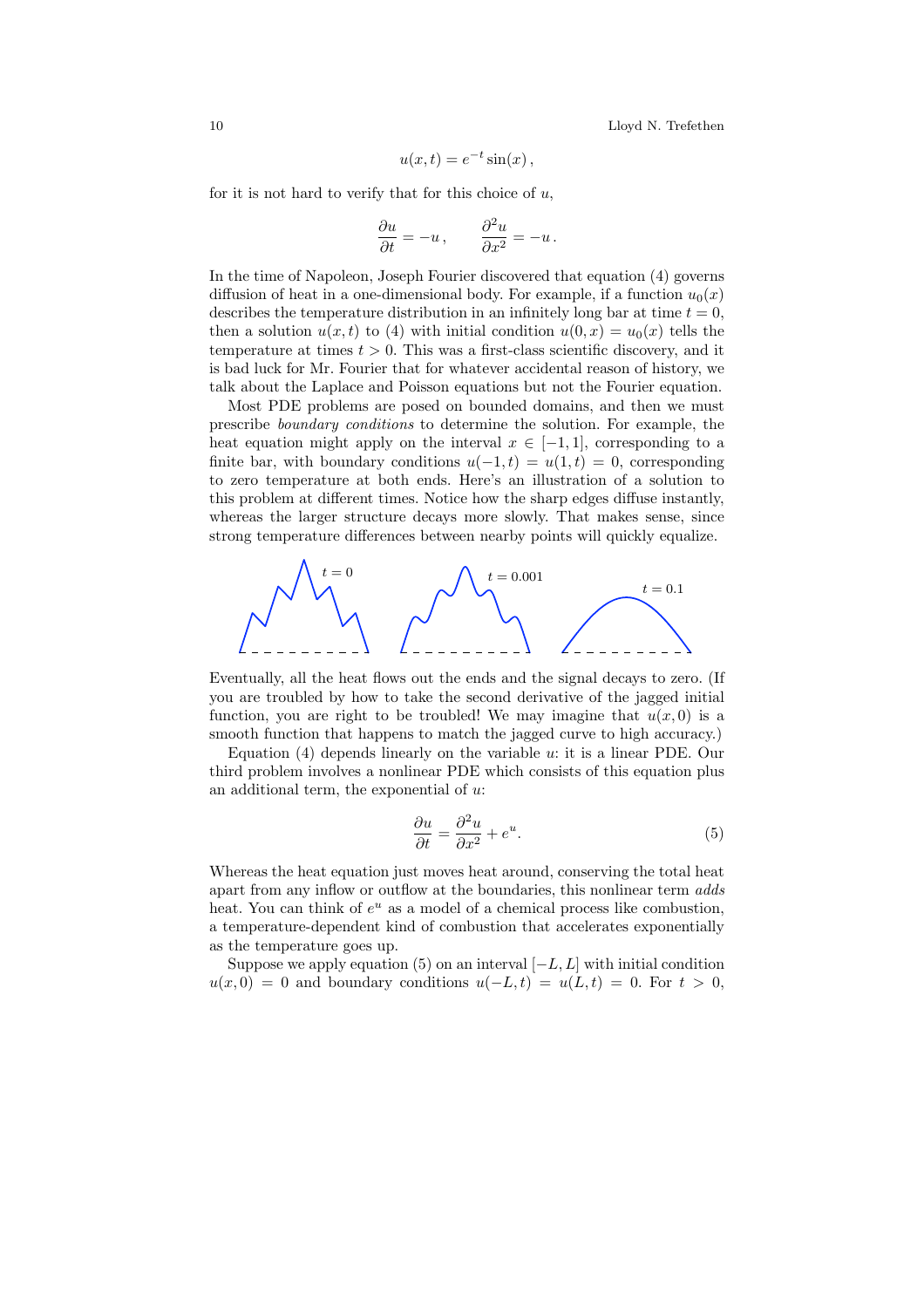the exponential term adds heat, and the derivative term diffuses it out the boundaries. There's a competition here. If  $L$  is small, diffusion wins and the solution converges to a fixed limit function  $u_{\infty}(x)$  as  $t \to \infty$ , with combustion exactly balancing diffusion. If  $L$  is larger, combustion wins. The heat can't diffuse away fast enough, and the solution explodes to infinity at a finite time  $t = t_c$ . In particular, this happens for the case  $L = 1$ . Here are the solutions at times 0, 3, and 3.544, by which point the amplitude has reached about 7.5. Soon afterwards, the curve will explode to infinity.



Physically, this blowup is related to the phenomenon of spontaneous combustion. Imagine a heap of grass cuttings or compost. Chemical processes may generate some heat, but if it's a small heap, the heat escapes and all is stable. In a larger pile, however, the heat may be unable to get away. Eventually, the heap catches fire. Much the same mathematics explains why a quantity of Uranium 235 has a critical mass above which it explodes in a fission chain reaction, the original principle behind atomic bombs.

Here then is our mathematical problem.

**Problem 3.** At what time  $t_c$  does the solution  $u(x,t)$  to the problem

$$
\frac{\partial u}{\partial t} = \frac{\partial^2 u}{\partial x^2} + e^u, \qquad u(x,0) = 0, \ \ u(-1,t) = u(1,t) = 0 \tag{6}
$$

### blow up to infinity?

The numerical solution of PDEs on computers goes back to von Neumann and others in the 1940s. It is as important a topic as any in numerical analysis, and a huge amount is known. For Problem 3, the geometry is an interval and the equation is a simple one with a single variable. Other problems of interest to scientists and engineers may be much more complicated. The shapes of wings and airplanes are designed by solving PDEs of fluid and structural mechanics in complicated three-dimensional geometries. Weather forecasts come from solutions of PDE problems involving variables representing air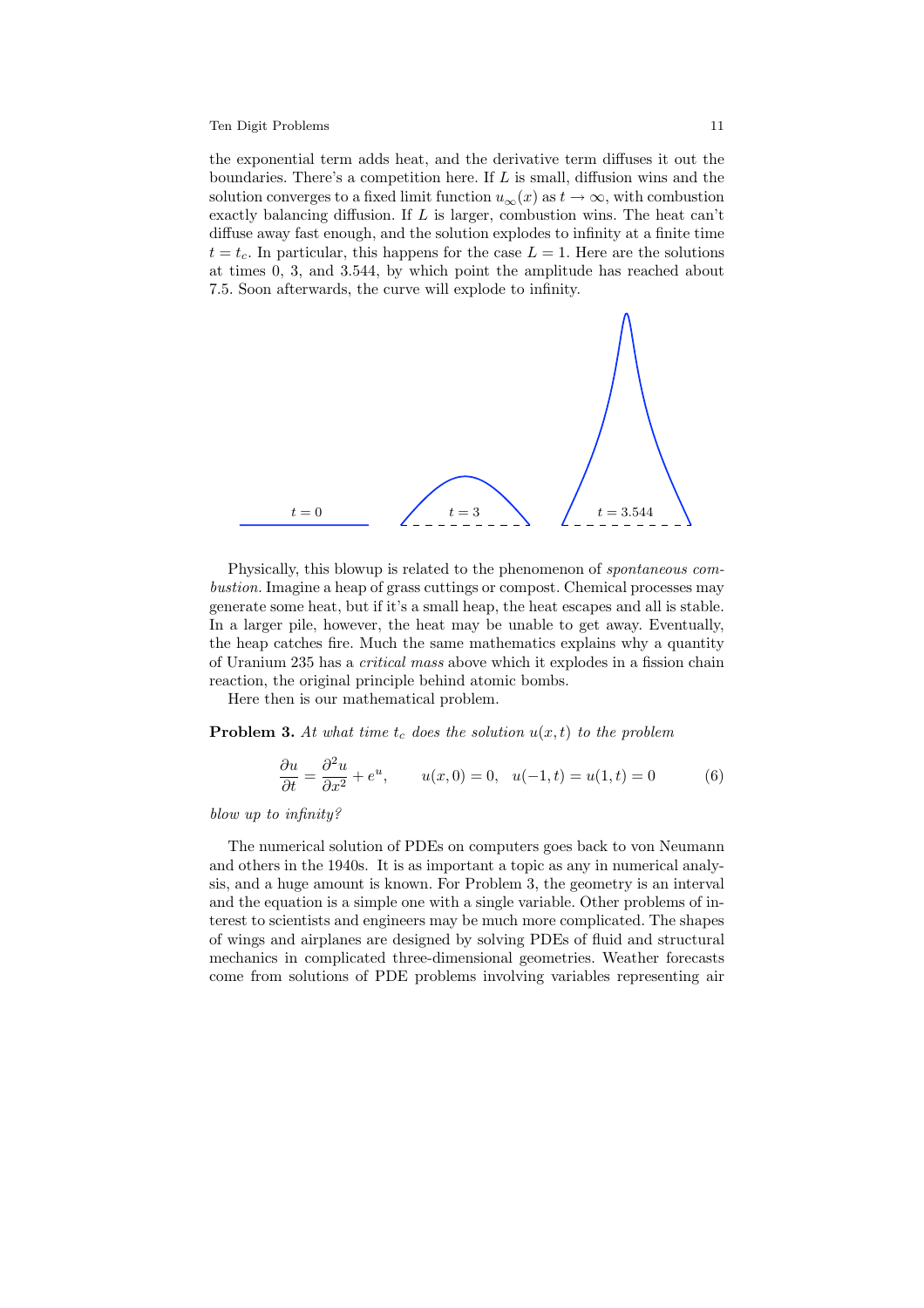velocity, temperature, pressure, humidity and more, and now the geometry is nothing less than a chunk of planet Earth with its oceans and islands and mountains.

Most numerical solutions of PDEs depend on discretizing the problem, replacing partial derivatives by finite approximations. The grid around an airplane may be eve-poppingly complicated, but for  $(6)$ , one might begin by using a simple regular grid like this one, with the horizontal direction corresponding to  $x$  and the vertical direction to  $t$ .

|  |  |           |     |             |             |                      |                      | $\sim$    |                 |                      |           | $\ddot{\phantom{1}}$ |             |                      |             |           |               |                      |  |          |   |               |                 |  |
|--|--|-----------|-----|-------------|-------------|----------------------|----------------------|-----------|-----------------|----------------------|-----------|----------------------|-------------|----------------------|-------------|-----------|---------------|----------------------|--|----------|---|---------------|-----------------|--|
|  |  |           |     | $\bullet$ . |             | $\bullet$            |                      | $\sim$    | $\sim$          | $\bullet$            | $\bullet$ | $\sim$               | $\bullet$ . | $\bullet$            |             | $\sim$    |               |                      |  |          |   |               |                 |  |
|  |  |           |     | .           | $\bullet$ . |                      | $\ddot{\phantom{1}}$ | $\sim$    |                 |                      | .         | $\sim$               |             | $\cdot$ $\cdot$      | $\bullet$ . | $\sim$    |               | $\ddot{\phantom{1}}$ |  |          | . |               |                 |  |
|  |  |           |     | .           |             | $\ddot{\phantom{a}}$ |                      | $\sim$    | $\sim$          | $\sim$               | $\bullet$ | $\sim$               |             | $\ddot{\phantom{1}}$ |             | $\sim$    |               |                      |  | $\cdots$ |   |               |                 |  |
|  |  |           |     | .           |             |                      |                      |           | $\sim$ $\sim$   | $\sim$               | $\sim$    | $\sim$               | $\sim$      | $\ddot{\phantom{1}}$ | $\sim$      |           | $\sim$ $\sim$ |                      |  |          | . | $\sim$ $\sim$ |                 |  |
|  |  |           |     | .           |             | .                    |                      | $\sim$    | $\bullet$ .     |                      | $\cdots$  | $\sim$               |             | .                    |             | $\sim$    |               |                      |  |          | . |               |                 |  |
|  |  |           |     | .           |             |                      | $\cdots$             |           | .               |                      |           | $\sim$               |             | $\cdots$             | $\bullet$ . | $\sim$    | $\bullet$ .   | $\bullet$            |  | .        |   |               | $\cdot$ $\cdot$ |  |
|  |  | $\bullet$ |     | $\sim$      | $\sim$      | $\sim$               | $\ddot{\phantom{1}}$ | $\sim$    | $\bullet$       | $\ddot{\phantom{1}}$ |           | $\sim$               | $\bullet$   | $\bullet$            |             | $\sim$    | $\sim$        | $\bullet$            |  |          | . |               |                 |  |
|  |  |           |     |             |             |                      |                      |           |                 |                      |           |                      |             |                      |             |           |               |                      |  |          |   |               |                 |  |
|  |  |           |     | .           |             |                      |                      |           |                 |                      |           |                      |             | $\cdot$ $\cdot$      |             | $\cdot$ . |               | $\cdot$ $\cdot$      |  |          | . |               |                 |  |
|  |  |           | . . | $\sim$      | $\bullet$   | $\bullet$            | $\bullet$            | $\bullet$ | $\bullet$       | $\bullet$            |           | $\bullet$            |             | . .                  |             | $\bullet$ | $\cdot$ .     | $\bullet$            |  | .        |   |               | $\cdots$        |  |
|  |  |           |     | .           |             |                      |                      |           |                 |                      | .         |                      |             |                      |             | .         |               |                      |  |          |   |               |                 |  |
|  |  |           |     | .           |             |                      |                      |           | $\cdot$ $\cdot$ | $\sim$               | $\sim$    | $\sim$               | $\sim$      | $\sim$               | $\sim$      | $\sim$    | $\sim$        | $\sim$               |  |          | . |               |                 |  |
|  |  |           |     |             |             |                      |                      |           |                 | $\bullet$            | ٠         | $\bullet$            |             | $\bullet$            |             |           |               |                      |  |          |   |               |                 |  |
|  |  |           |     |             |             |                      |                      |           |                 |                      |           |                      |             |                      |             |           |               |                      |  |          |   |               |                 |  |

Quite a good solution strategy for Problem 3 is to discretize (6) on grids like this, shrink the step sizes  $\Delta x$  and  $\Delta t$  systematically, and then use some kind of extrapolation to estimate the blowup time.

For example, one way to discretize this equation from  $t = 0$  to  $t = 3.544$  is to divide  $[-1, 1]$  into N space intervals and  $[0, 3.544]$  into  $2N^2$  time intervals and then approximate the PDE on this grid in a manner whose details we won't go into. Here are the approximate values  $u(0, 3.544)$  produced by this method for a succession of values of N:

|  | $N = 32$ $u(0, 3.544) = 9.1015726$ time = 0.0 secs. |  |  |                              |  |
|--|-----------------------------------------------------|--|--|------------------------------|--|
|  | $N = 64$ $u(0,3.544) = 7.8233770$                   |  |  | $time = 0.1$ secs.           |  |
|  | $N = 128$ $u(0, 3.544) = 7.5487013$                 |  |  | $time = 0.6 \text{ secs}.$   |  |
|  | $N = 256$ $u(0,3.544) = 7.4823971$                  |  |  | $time = 3.3 \text{ secs}.$   |  |
|  | $N = 512 \text{ u}(0,3.544) = 7.4659568$            |  |  | $time = 21.2 \text{ secs}.$  |  |
|  | $N = 1024$ $u(0, 3.544) = 7.4618549$                |  |  | $time = 136.2 \text{ secs}.$ |  |

It seems clear that the true value  $u(0, 3.544)$  must be about 7.46, and by applying Richardson extrapolation to the data, one can improve this estimate to 7.460488. Using methods like this, with some ingenuity and care, one can estimate the blow-up time for Problem 3 to six or seven digits.

It seems wasteful, however, to use a regular grid for a problem like this where all the action happens in a narrow spike near  $x = 0$  and  $t = 3.5$ . It is tempting to try to take advantage of this structure by using some kind of uneven grid, one which gets finer as the spike gets narrower, like this: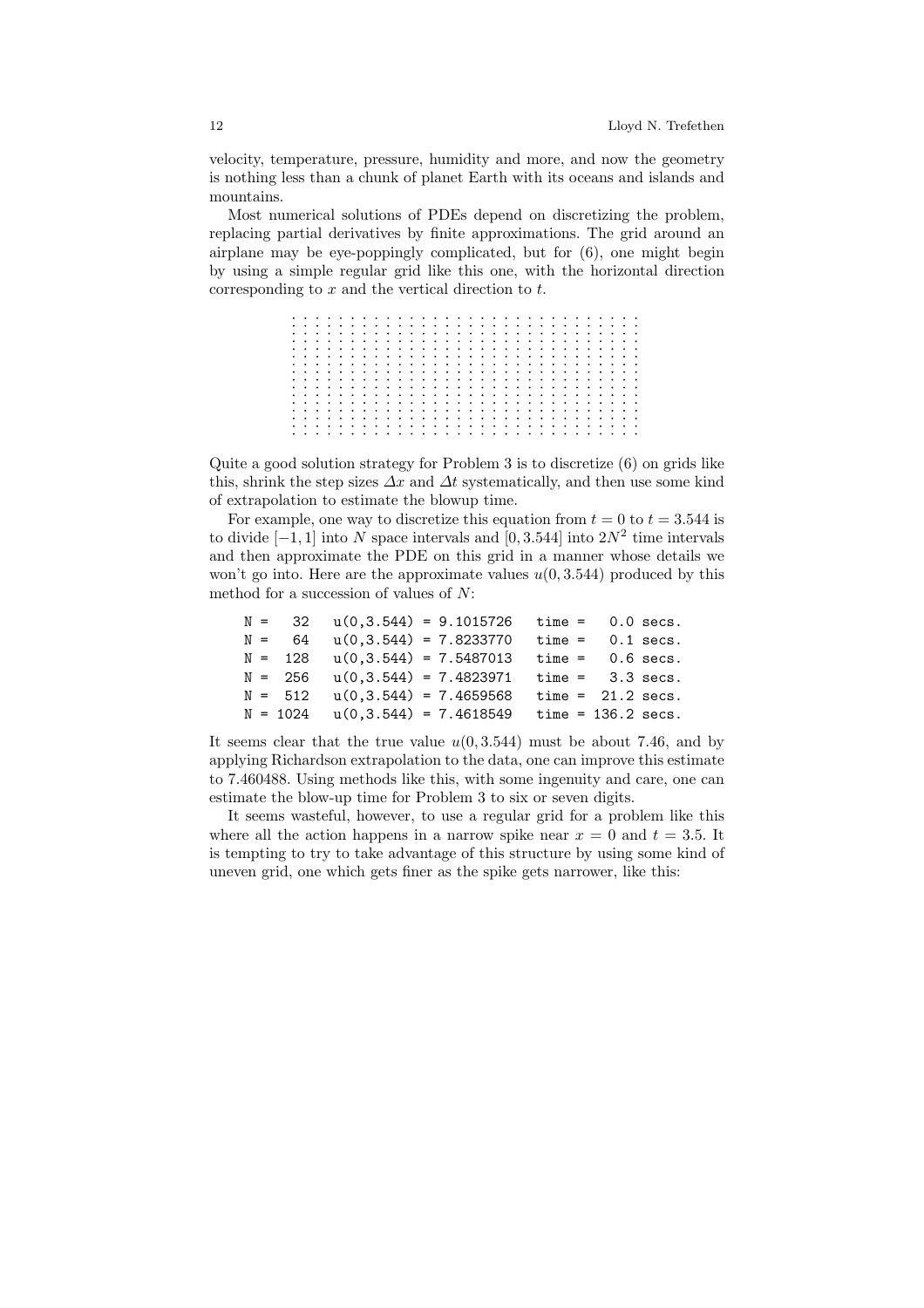

Adapting grids like this to the solution being computed is a big topic in numerical PDE. When flows are computed over airplanes, the grids may be thousands of times finer near the surface than further out.

The ten digit solution that I know of for Problem 3 makes use of a highly nontrivial adaptive-gridding algorithm due to my former student Wynn Tee. Tee's method starts from the observation that although  $(6)$  is posed for x in the interval  $[-1, 1]$ , we can extend the solution to complex values of x too, that is, to values of  $x$  with an imaginary as well as a real part. As  $t$  approaches  $t_c$ , it turns out that the solution  $u(x,t)$  has singularities in the complex xplane that approach the real axis. By monitoring this situation and using what is known as a conformal map to distort the grid systematically, one can maintain extremely high accuracy with a small number of grid points even as the spike grows very tall and narrow. In fact it is possible to calculate a solution to ten digits of accuracy with only 100 grid points in the  $x$  direction:

# $t_c \approx 3.544664598$ .

This solution also takes advantage of advanced methods of time discretization, and it is really a tour de force of clever computation, illustrating that some very abstract mathematics may be useful for concrete problems.

# 5 The 100-Digit Challenge

What does it mean to solve a mathematical problem? That's too big a question, for the solution to a mathematical problem might be a "yes" or "no", a proof, a counterexample, a theorem, who knows what. More specifically, then: what does it mean to solve one of those mathematical problems whose solution, in principle, is a number? Must we find an exact formula — and if we do, is that good enough regardless of the formula's complexity? Must we write down the number in decimal form — and how many digits are enough? Is it sufficient to find an algorithm that can generate the number — and does it matter how quickly it runs?

There are plenty of sand traps in this discussion. Even the notion of an exact formula is elusive. For example, in the theory of roots of polynomials, an exact formula is traditionally allowed to include n-th roots, like  $\sqrt[3]{2}$ , but not trigonometric or other special functions, like sin(2). A computer, however,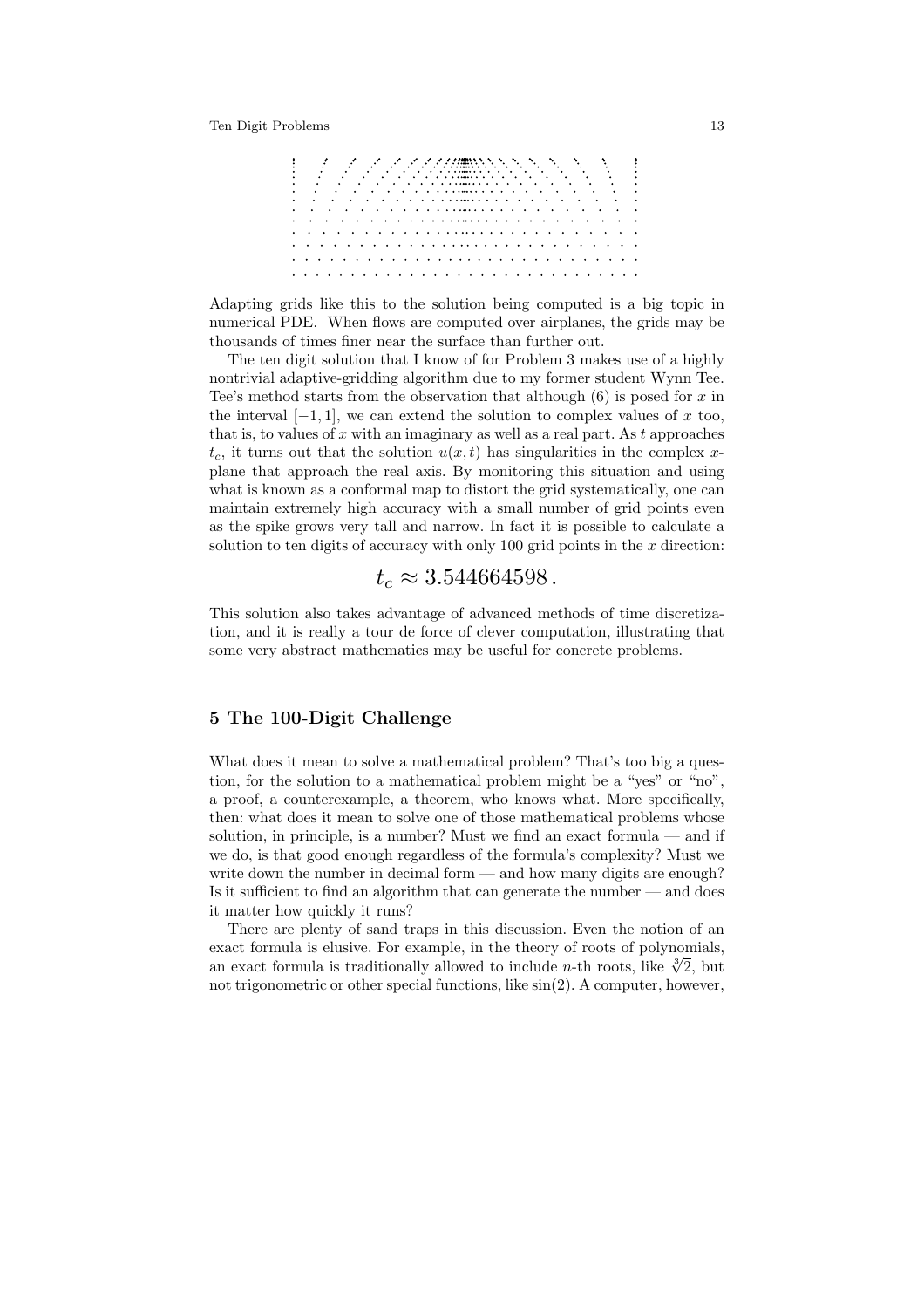doesn't see much difference between  $\sqrt[3]{2}$  and sin(2). Both are calculated by fast iterative algorithms. For that matter, even a fraction like 2/3 is calculated by an iterative algorithm on some computers, but nobody would question the credentials of 2/3 as an exact solution! What about a more complicated expression like  $\int_0^1 e^{-x^4} dx$ ? That's easy for your computer too, but it will probably have to call a piece of software rather than use something built-in to the microprocessor hardware. Is it an exact solution?

For me, solving a numerical problem means finding an algorithm that can calculate the answer to high accuracy on a computer, whether or not there's an explicit formula, and this brings us to the question: what's so special about ten digits? Why not three digits, or a hundred? I'd like to suggest two reasons why ten digits is indeed a good goal to aim for.

One reason is that in science, many things are known to more than three digits of accuracy, but hardly anything is known to more than ten. If a quantity is known to a hundred or a million digits, you can be sure it is a mathematical abstraction like  $\pi$  rather than a physical constant like the speed of light or Planck's constant. So in science, you might say that ten digits is more or less the same as infinity. Ultimately this is why computers normally compute with 16-digit precision, not 160. (And since 10 digits is comfortably less than 16, you usually don't have to worry too much about computer precision when tackling a ten-digit problem.)

The second reason is illustrated by the five coins. To exaggerate a little bit, you can solve just about any problem to three digits of accuracy by brute force. But a brute force algorithm doesn't encode much insight, and it often fails if you try to push it much further. This is just what happened with the five coins, where we got stuck at three digits with Monte Carlo. Ten digits is a very different achievement. To get to ten digits, you need a good understanding of your problem and a well targeted algorithm. In fact, if you can get this far, the chances are pretty good that you could get ten thousand if you had to. To see what I mean, let's return to the 100-Digit Challenge.

The Challenge was launched in January 2002, and its ten problems involved the integral (1), some chaotic dynamics, the norm of an infinite matrix, global optimization in two dimensions, the approximation of the gamma function in the complex plane, a random walk on a lattice, inverting a  $20000 \times 20000$  matrix, the heat equation on a square plate, parametrized optimization, and Brownian motion. Each team was allowed to have up to six members, and 94 teams entered from 25 countries. Twenty of them got perfect scores! That surprised me. I had planned to spend \$100 rewarding whoever got the most digits, but with twenty perfect scores, I was unsure what to do. To my great pleasure, a donor came forward to plug the gap — William Browning, founder of Applied Mathematics, Inc. in Connecticut. You might think that for a member of a team of six to give nights and weekends to a mathematical project and be rewarded with \$16.67 must be some kind of sour joke. But it turned out that receiving a little bit of cash meant a great deal to the winners as a symbolic recognition of their achievement.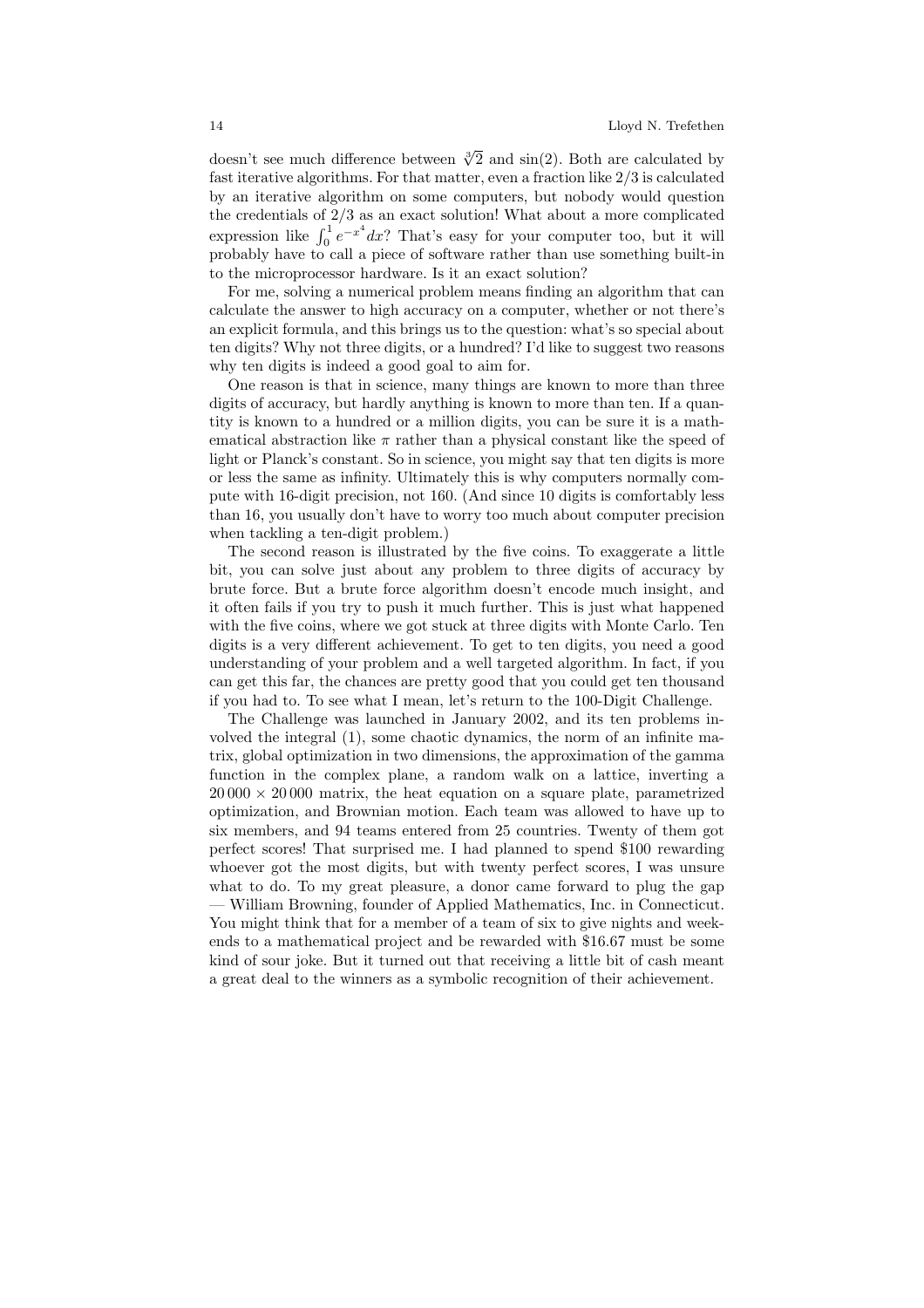The winners also got certificates, like this one awarded to Folkmar Bornemann of the Technical University of Munich, one of the authors of the book The SIAM 100-Digit Challenge [1].



I published an article in SIAM News telling the story and outlining a solution to each problem. The article ended like this:

If you add together our heroic numbers, the result is  $\tau =$  $1.497258836...$  I wonder if anyone will ever compute the ten thousandth digit of this fundamental constant?

Now I wrote this to be funny, and to get people thinking. What's funny is that this number  $\tau$  is the most unfundamental constant you could imagine. The sum of the answers to ten arbitrary unrelated problems — what nonsense! I chose the Greek letter tau because privately I was thinking of this as "Trefethen's Constant". With good British modesty I felt it was OK to name something after oneself, provided the item was sufficiently ridiculous.

In the book [1],  $\tau$  took on a life of its own. The authors amazed us all by finding ways to solve nine of the problems, one after another, to ten thousand digits! The variety of mathematical, algorithmic, and computational tools they used was striking. Indeed, the book emphasizes throughout that there is no "right way" to solve a problem, and your bag of tools can never be too big. By one beautiful chain of reasoning making use of ideas of the Indian mathematician Ramanujan, Bornemann found an exact formula for the solution to Challenge Problem 10 (Brownian motion). By another remarkable method based on ideas related to the field of number theory, Jean-Guillaume Dumas together with 186 computer processors running for four days were able to compute exactly the solution to Challenge Problem 7 (inverting a matrix): the task was to find a particular element of this inverse, and they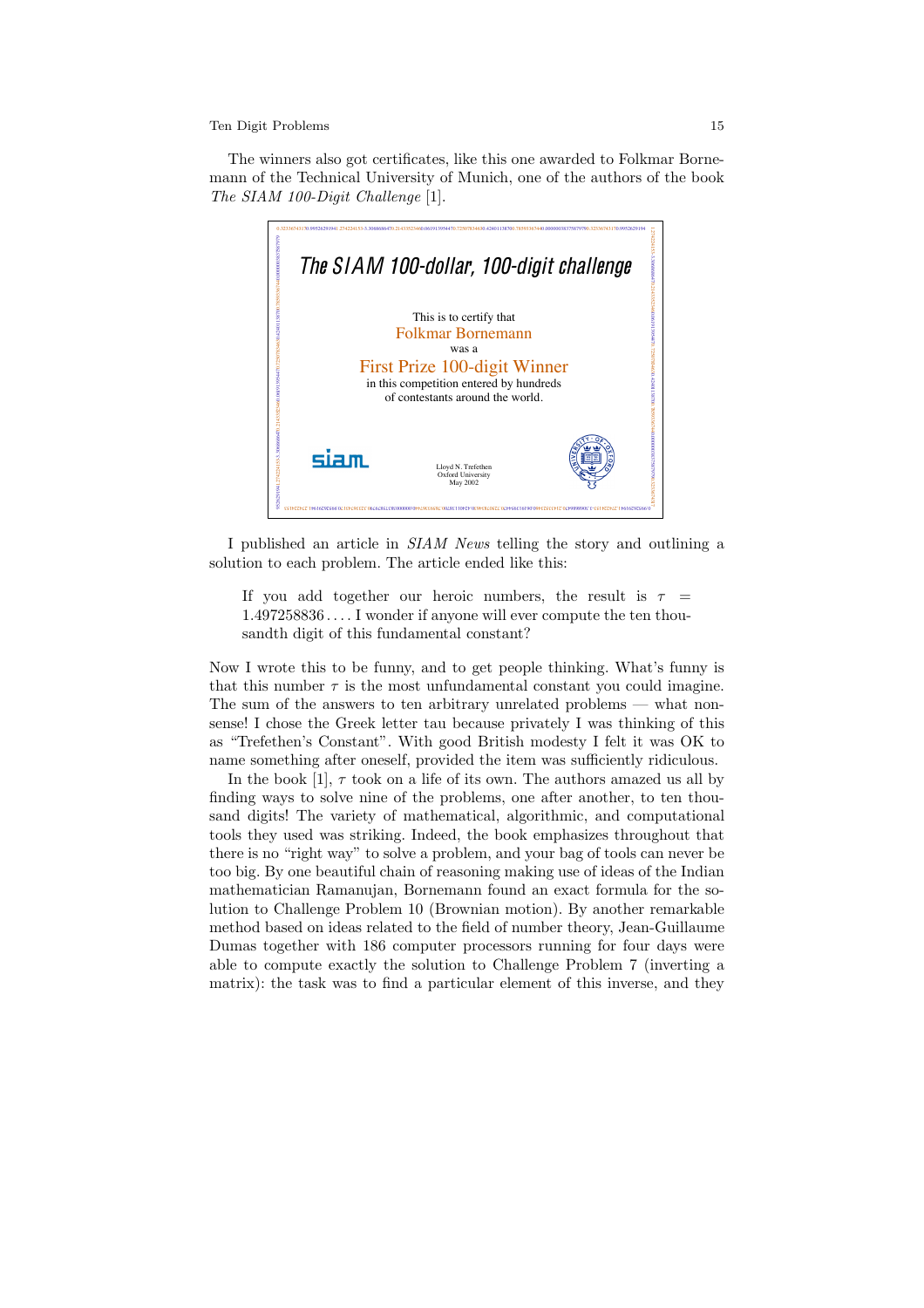discovered that the answer was a rational number equal to the quotient of two 97,389-digit integers.

Bornemann et al. wrote an appendix called "Extreme Digit-Hunting", which reported their super-accurate results in this format:

0.32336 74316 77778 76139 93700 <<9950 digits>> 42382 81998 70848 26513 96587 27

The listing goes to digit 10,002, so that if you added up the ten numbers, you'd be confident that the 10,000-th digit of the sum would be correct.

But Challenge Problem 3 proved intractable. (This was to determine what is called the "2-norm" of a matrix with infinitely many rows and columns, with entries  $a_{11} = 1$ ,  $a_{12} = 1/2$ ,  $a_{21} = 1/3$ ,  $a_{13} = 1/4$ ,  $a_{22} = 1/5$ ,  $a_{31} =$  $1/6, \ldots$ ) With a month of computer time the authors computed 273 digits:

1.2742 24152 82122 81882 12340 <<220 digits>> 75880 55894 38735 33138 75269 029

And that's where Trefethen's constant is stuck as of today, at 273 digits.

I decided at age 20 to devote my career to number crunching, and it has given me unending satisfaction since then. My knowledge and confidence have advanced with the years, and so have the computers and software tools available. What a feeling, to be working on algorithms related to those that control spacecraft, design integrated circuits, and run satellite navigation systems — yet still be so close to elegant mathematics!

The field of numerical analysis can be defined like this:

Numerical analysis is the study of algorithms for the problems of continuous mathematics.

This means problems involving real or complex variables, not just integers. "Continuous" is the opposite of "discrete", and algorithms for discrete problems have quite a different flavor and a different community of experts. Like any scientific field, numerical analysis stretches over a pure–applied range, with some people spending most of their time inventing algorithms or applying them to scientific problems, while others are more interested in rigorous analysis of their properties. In earlier centuries the leading pure mathematicians were the same people as the leading numerical ones, like Newton and Euler and Gauss, but mathematics has grown a lot since then, and now the two groups are rather separate. If you look at numbers of specialists, numerical analysis is nowadays one of the biggest branches of mathematics.

Let's finish with another ten digit problem from my file. Suppose you have three identical regular tetrahedra, each of volume 1. What's the volume of the smallest sphere you can fit them inside?

Every problem is different. This is the only one so far for which I've found myself playing with cardboard models! I made three tetrahedra, then juggled and jiggled till I thought I knew roughly what the shape of the optimal configuration must be. By numerically minimizing a function whose derivation took hours of tricky trigonometry, I got the estimate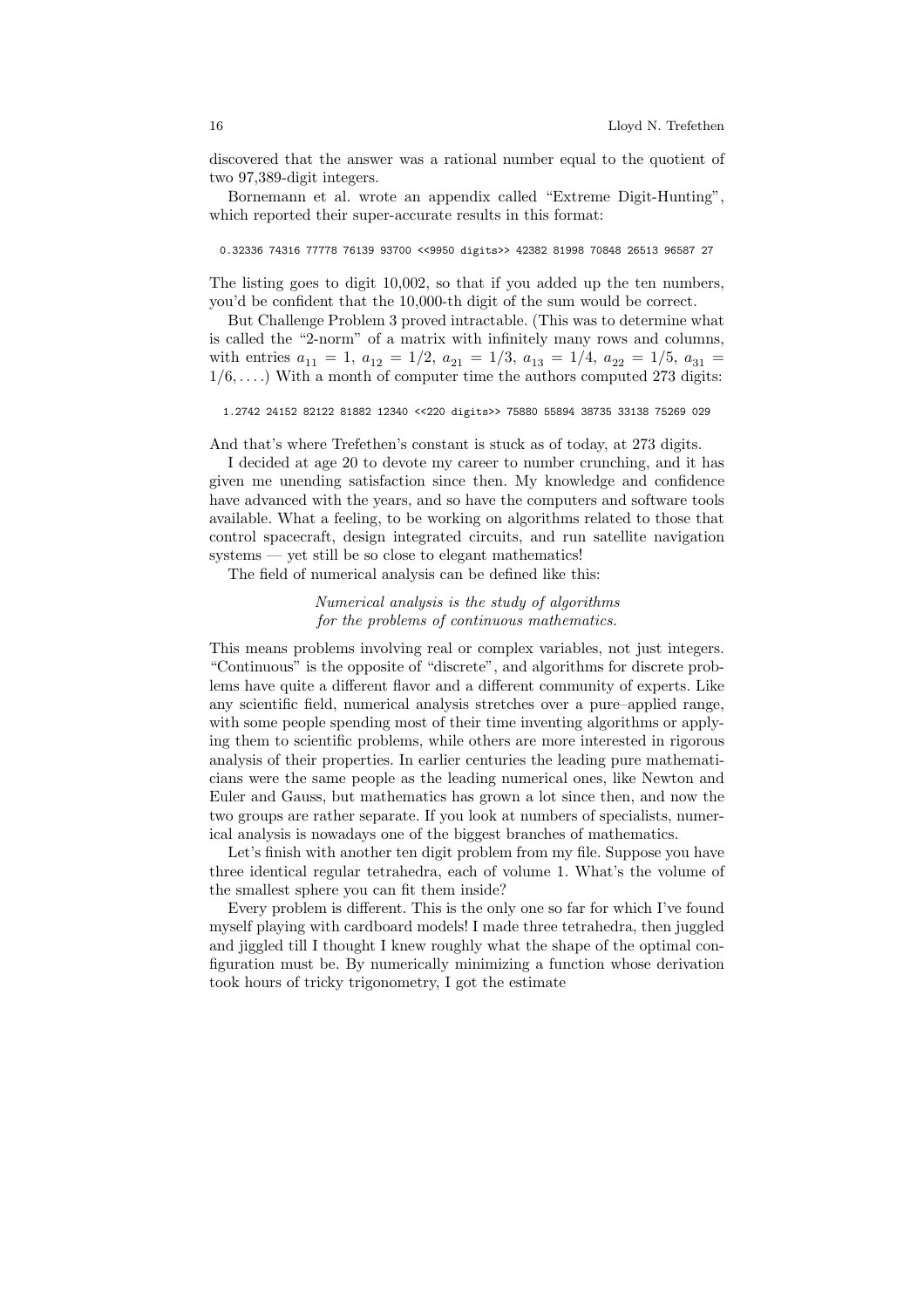$$
22.113167462973\ldots
$$

Now by a curious coincidence, my computer tells me

$$
256\pi(\sqrt{12}-\sqrt{10})^3 = 22.113167462973\dots
$$

Have we stumbled upon the exact answer? I think so, but I'm not sure, and I certainly don't have a proof. And what in the world gave me the idea of calculating  $256\pi(\sqrt{12} - \sqrt{10})^3$ ?<sup>1</sup>

### 6 Epilogue

Stop Press! We've had an unexpected development on Problem 1, the two cubes. I showed a draft of this article to Prof. Bengt Fornberg of the University of Colorado, one of the best numerical problem-solvers in the world. He got hooked. The problem is so simple, yet so devilishly hard!

Working with pencil and paper and the symbolic computing system Mathematica, Fornberg managed to shrink the dimensionality from six to five, then four. Then three, then two. That is, he managed to reduce Problem 1 to a two-dimensional integral to be evaluated numerically. As he peeled off one dimension after another, the formulas kept getting more complicated, and he fought hard to keep the complexity under control.

Then one morning Fornberg reported he was down to one dimension. This meant that the problem could be five-sixths solved analytically, leaving just a one-dimensional integral to be evaluated numerically. We were startled.

The next morning, Fornberg had the exact solution! It was preposterously long and complicated. He kept working, making more and more simplifications of trigonometric functions and logarithms and hyperbolic functions and their inverses, combining some terms together and also splitting some terms into two to make the result more elementary. And here is what he found:

$$
F = \frac{1}{3} \left( \frac{26\pi}{3} - 14 + 2\sqrt{2} - 4\sqrt{3} + 10\sqrt{5} - 2\sqrt{6} + 26\log(2) - \log(25) + 10\log(1 + \sqrt{2}) + 20\log(1 + \sqrt{3}) - 35\log(1 + \sqrt{5}) + 6\log(1 + \sqrt{6}) - 2\log(4 + \sqrt{6}) - 22\tan^{-1}(2\sqrt{6}) \right).
$$

<sup>&</sup>lt;sup>1</sup> OK, I'll tell you. My calculation led to the estimate  $R \approx 0.85368706$  for the radius of the smallest sphere that can enclose three tetrahedra each of side length 1. I tried typing this number into the Inverse Symbolic Calculator at http://oldweb.cecm.sfu.ca/projects/ISC/ISCmain.html, and back came the suggestion that R might be  $4(\sqrt{6} - \sqrt{5})$ . Cubing this number and multiplying by  $4\pi/3$ gives the volume of the sphere, and dividing that result by  $\sqrt{2}/12$ , which is the volume of a regular tetrahedron with side length 1, gives  $256\pi(\sqrt{12} - \sqrt{10})^3$ .